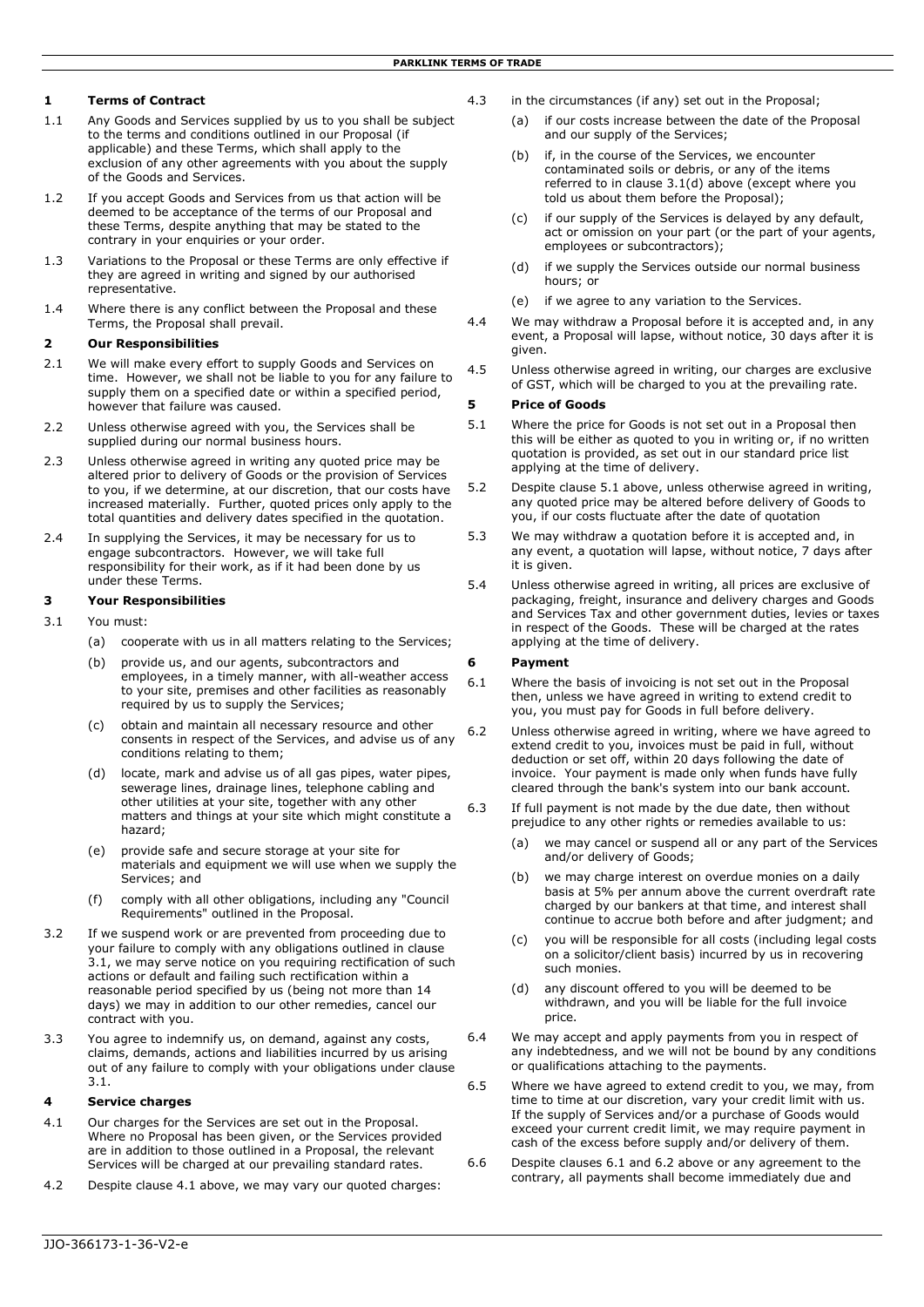payable in any of the circumstances set out in clauses 9.2(a) or (b).

### **7 Ownership of Goods**

- 7.1 Ownership in the Goods shall not pass to you at the time of delivery, but will remain with us until we have received full payment, in cash or cleared funds, of all monies owing by you to us.
- 7.2 Until all such monies have been paid:
	- (a) you will keep the Goods separate from any other goods in your possession, and properly stored, protected and insured, and identified as our property;
	- (b) all sums received from any insurance claim made in respect of loss of or damage to the Goods shall be treated as if they were proceeds of sale and held by you on the same terms as those set out in clause 7.2(c) below, and you will also hold on trust for us and, if required by us, forthwith assign to us the benefit of any insurance claim made in respect of the Goods;
	- (c) where the Goods are sold to you as inventory for resale, you may resell them in the normal course of your business at full market value, provided that (i) the resale shall be as principal in relation to your sub-buyer but, as between you and us, you will sell as our fiduciary 10.2 agent and bailee and (ii) you hold the proceeds of the resale on trust for us, and pay them into a separate bank account without mixing them with other monies; and
	- (d) we may, at any time, require you to deliver the Goods (which have not been resold) to us and, if you fail to do so forthwith, our employees and agents may enter any premises where the Goods might be stored and recover them, and you agree to indemnify us, on demand, against any liability incurred by us in our exercise of this right.

### **8 Risk and Delivery**

- 8.1 Delivery of the Goods will take place when they are received by a carrier for delivery to you, or the time they are received by you or your agent, whichever is earlier. When you ask us to deliver Goods directly to another person, that person takes possession of the Goods for you as your agent.
- 8.2 Despite clause 7 above, risk in respect of the Goods shall pass to you on delivery in accordance with clause 8.1 above. You are responsible for insurance of the Goods from that time.
- 8.3 Without limiting the previous provisions of this clause 8, all claims for shortages or delivery damage must be made to the carrier and us within seven days after delivery.

## **9 Cancellation and Returns**

- 9.1 You may not cancel all or any part of the Services without our written consent. If we consent, all charges due up to the date of consent are payable immediately.
- 9.2 We may cancel or suspend all or any part of the Services without liability to you if:
- 9.3 we reasonably believe that the information which you have given us in your application for credit account is not correct or 11.4 no longer correct;
- 9.4 you default under any agreement with us, become insolvent or commit any act of bankruptcy, a receiver, liquidator, administrator or statutory manager is appointed over any of your assets or undertaking or you make or attempt to make an arrangement or composition with your creditors; or
- 9.5 supplying the Services becomes impracticable or uneconomic due to any cause beyond our control.
- 9.6 Goods may be returned for credit only if we have agreed in writing, and they are received by us at our premises where they were despatched from within 14 days after delivery and in the same condition as they were delivered to you. Returned Goods must be sent at your expense, with a copy of the original packing slip or invoice. We may charge you a restocking fee.
- 9.7 You may not cancel an order for Goods, wholly or partly, without our written consent. As a condition of giving our consent, we may require reimbursement of any costs (including materials, handling fees and labour) incurred by us in connection with the order up to the date of our consent.
- 9.8 In addition to our rights under clause 6.3(a), we may cancel or suspend an order for Goods, wholly or partly and without liability to you, in any of the circumstances set out in clause 9.2 (a) or (b) or if fulfilling the order becomes impractical or uneconomic due to any cause beyond our control.

### **10 Security**

- 10.1 As security for all of your obligations to us from time to time (including monies owing by you to us now and in the future), you grant us a security interest in respect of all your right, title and interest in all of your present and after acquired property (including real property, to the intent that a caveatable interest is created). You agree that any such property that comes into existence after the date of these Terms will come into existence subject to such security interest without the need for any further action by either you or us. You acknowledge that you have received valuable consideration from us, and agree that it is sufficient and attachment is immediate and is not postponed.
	- You undertake to:
		- (a) do all acts and provide us on request all information we require to register a financing statement or financing change statement on the Personal Property Securities Register; and
		- (b) advise us immediately in writing of any proposed change in your name or other details on the Personal Property Securities Register.
		- (c) You:
		- (d) waive your right to receive a verification statement in respect of any financing statement or financing change statement relating to the security interests created under these Terms;
		- (e) agree that nothing in sections 114(1)(a), 133 and 134 of the PPSA shall apply to these Terms and, with our agreement, contract out of such sections; and
		- (f) waive your rights and, with our agreement, contract out of your rights under sections 116, 120(2), 121, 125, 129 and 131 of the PPSA.

## **11 Warranty and Liability**

- 11.1 Subject to clauses 11.5 and 12.1 below, our liability under the Proposal and these Terms excludes and replaces all other warranties, conditions or obligations imposed or implied by common or statute law, usage or otherwise.
- 11.2 We are not liable for any indirect, special or consequential loss or damage of any kind.
- 11.3 Our total liability in respect of all claims which you may have against us for the supply of the Services and/or Goods shall not exceed our charges for the Services and/or the price paid for any Goods.
- If you have a claim against us for which we may be liable under these Terms, you must write to us, giving full details of the claim, within two months of the date on which the claim arises. If you write to us within that time, we will investigate your claim. If you do not, we will not be liable in respect of that claim.
- 11.5 We will, where we are able to do so, pass on the benefit of any manufacturer's or supplier's guarantee or warranties for Goods but without being directly liable to you in any respect, including where the Goods are defective in any way.
- 11.6 Subject to clause 11.5, we will replace or, at our option, repair Goods supplied to you which are accepted by us to be defective free of charge, provided that you notify us in writing of the defect in sufficient detail for the Goods and the defect to be clearly identified within seven days after delivery, and return the Goods to us at our premises where they were